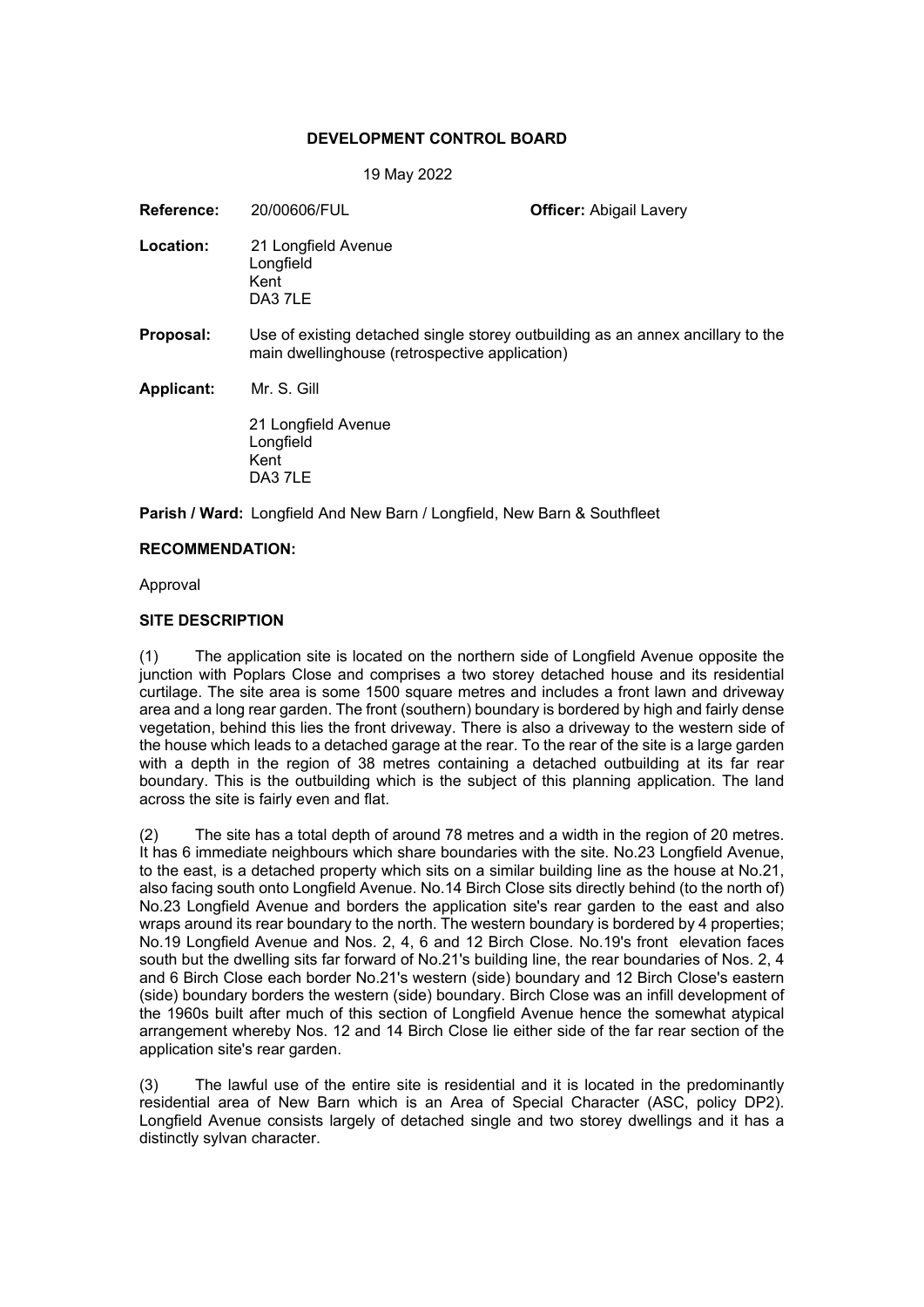## THE PROPOSAL

(4) The application is retrospective and the outbuilding is already in situ and in use. Planning permission is sought for retention of the outbuilding and its use as an annex ancillary to the main dwellinghouse.

(5) The building has a flat roof with a height of approximately 2.4 metres, a depth of approximately 6.1 metres and a width of approximately 18.6 metres. Its front elevation faces south and contains 1 set of patio doors and a single door, 3 windows and a set of bi-fold doors. Its rear elevation faces north towards the rear boundary and contains 4 windows and a door. Neither side elevation has any doors or windows. The building spans almost the full width of the garden and lies within a metre of each of the site's rear and side boundaries. Internally the building contains 2 bedrooms, 2 bathrooms, a gym/office room and a lounge/kitchenette. Its gross internal floor area is approximately 98 square metres.

(6) The statement submitted with the application indicates that the building will be used by family members in connection with the main dwelling. When the building was erected its initial use was intended to provide care for the applicant's elderly parents so that they could be close to the applicant and be supported by them. The statement also indicates that the building will remain reliant on the services and facilities of the main house. The statement goes on to say that "the outbuilding is only intended for ancillary use to the main dwellinghouse now and in the future under a different occupancy should that arise".

(7) The building itself was granted a lawful development certificate in 2019 (18/01599/LDC) under Class E of the General Permitted Development Order (GPDO) as an outbuilding of this size and scale can be constructed lawfully as permitted development. This is development which does not require formal planning permission however there is a need for any outbuilding to be for purposes which are incidental the enjoyment of the dwellinghouse which means that it cannot contain primary living accommodation. However, upon completion, the building was occupied as a residential annex containing primary living accommodation that is ancillary to the main dwelling. Consequently both the building and the use now require planning permission. Ancillary residential accommodation is not considered to be an incidental use. It is key to note that if the building had first been occupied as an incidental use i.e. one not consisting of primary living accommodation but had later been converted to an annex then this would also not have required consent as this would not constitute a material change of use. Planning permission is required for the erection of the building as a result of its use, upon completion, as an annex without any intervening use.

(8) The description of development refers only to the use of the building however the effect of granting permission for the application will be to grant consent for the use of the building which is in situ. Consequently, even if the description were to be amended to include reference to the erection of the building, this would have no material impact to the actual development permitted on the site. The description of development has not been amended as the agent and applicant were not amenable to a change of description and the Local Planning Authority cannot amend the description without agreement.

## RELEVANT HISTORY

(9) 18/01599/LDC - In 2019 a lawful development certificate was granted for the proposed erection of a single storey detached outbuilding in the rear garden.

The elevation drawings submitted with the lawful development certificate are the same as those submitted with the current application.

(10) 12/01135/FUL & 12/00605/FUL- In 2012 planning permission was granted for the erection of a part two/ part single storey side extension together with rear dormer. A second application was approved the same year which amended the earlier scheme.

(11) 90/00627/FUL - in 1991 planning permission was granted for the erection of a two storey side/rear extension and a conservatory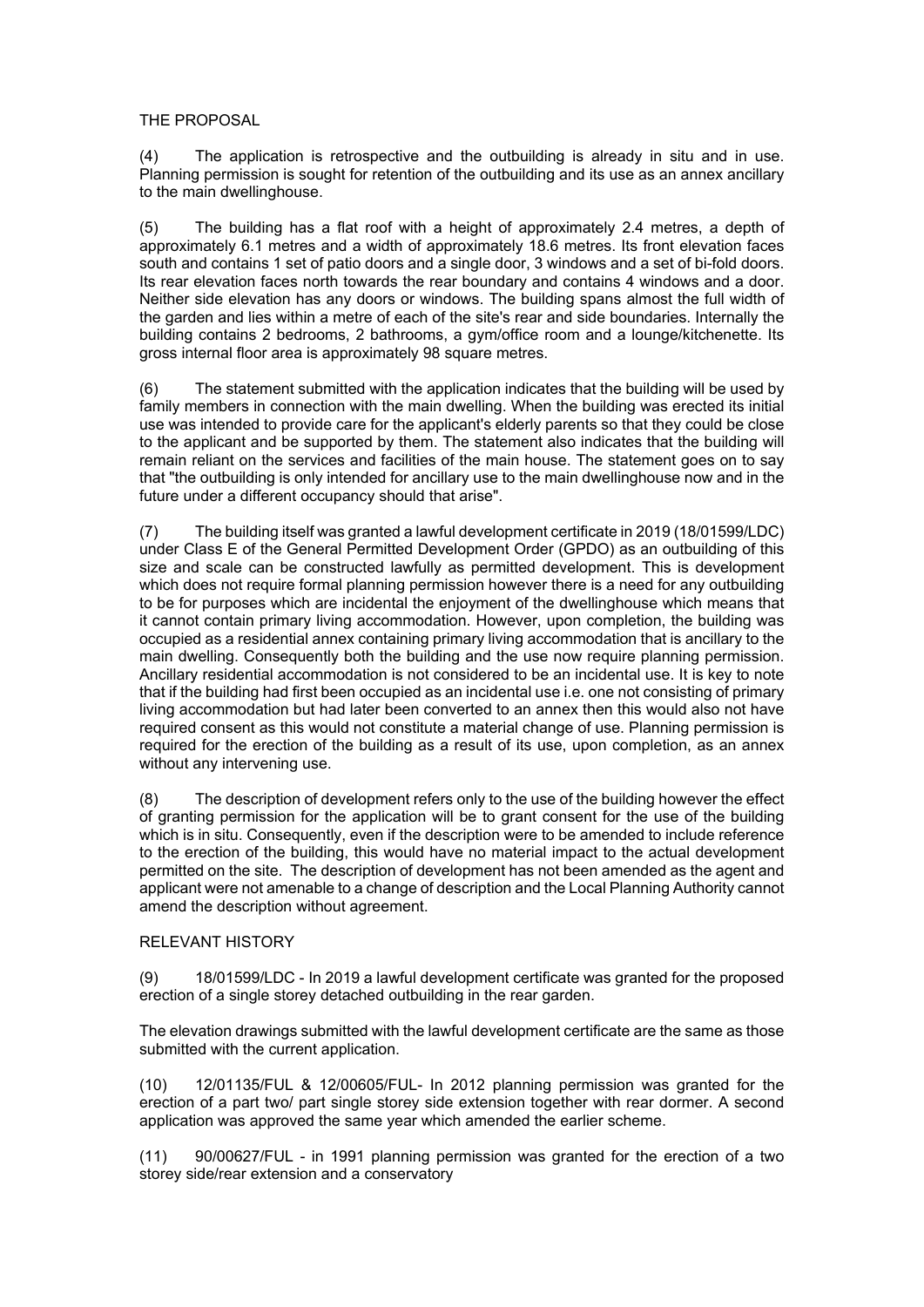(12) 87/00165/FUL - in 1987 planning permission was granted for the construction of a new roof with dormer windows

#### COMMENTS FROM ORGANISATIONS

(13) KCC Highways - based on the description of development the proposal does not meet the criteria to merit their involvement

(14) Kent Fire Brigade - advise that the details supplied for access and facilities appear to meet the requirements of the Approved Document B (Fire Safety) 2019 Vol: 1 Dwellings B5 Section 13.

(15) Environmental Health - no adverse comments or observation regarding the application as the intended use is unlikely to affect neighbouring properties.

(16) Longfield and New Barn Parish Council - object to the application owing to concerns relating to the building's use as a separate dwelling and its future use. They also highlight neighbour's concerns in relation to noise and access. They lastly state that this constitutes unacceptable backland development.

#### NEIGHBOUR NOTIFICATION

(17) Neighbours were consulted on the application on the 4th of June 2020. In response to this 8 letters of objection were received from neighbours and nearby residents from a total of 5 different addresses. One letter of support was also received from a neighbour. The objections are summarised as follows:

- Reference to the lawful development certificate of 2019 in terms of the fact that the original intention of the applicant was not to construct a "games room, gym, massage and wet room" and a query as to whether the building was actually constructed as a dwelling for residential occupation
- Impact to nearby trees
- Concern about future independent use of the building
- Cooking smells from the building
- Disturbance due to proximity to houses on Birch Close
- Current independent use of the building in terms of allocated garden space, refuse bins, washing line, cooking and garden furniture
- Location of building close to Birch Close and possible future access opening into this road
- Precedent for back land development
- Unsightly and out of keeping
- Attempt to bypass planning regulations
- (18) Comments were also made in relation to restrictive covenants on the land which are not material planning considerations in this case.
- (19) The letter of support was received from a neighbour and is summarised as follows:
- The building has been constructed to the overall size of the original lawful development certificate and therefore its internal layout has no impact upon the surrounding properties
- There is no noticeable encroachment upon the enjoyment of their property
- Socialising in the garden appears to have been limited to family members and future socialisation is expected to be no different than that occurring in gardens of other homes in the neighbourhood
- Consideration that the impact to trees would have been considered previously with the original application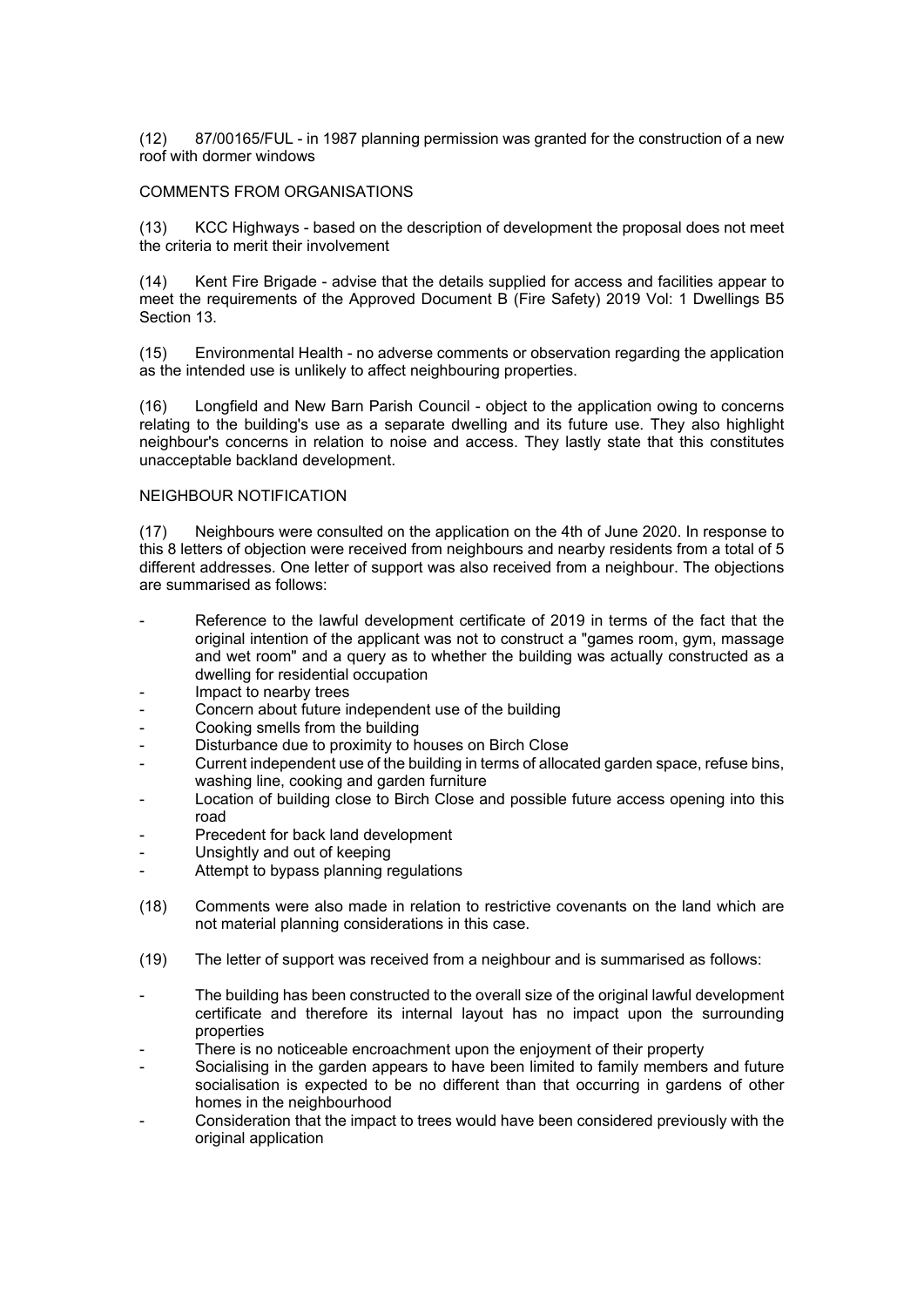### RELEVANT POLICIES

(20) The Dartford Core Strategy 2011, the Dartford Development Policies Plan 2017 and the Kent Minerals and Waste Local Plan 2016 form the Dartford's Development Plan and the application should be determined against this unless material considerations indicate otherwise.

(21) Adopted Dartford Core Strategy adopted 2011

- (22) Adopted Dartford Development Policies Plan 2017
- DP1: Presumption in favour of sustainable development
- DP2: Good Design
- DP5: Environmental and amenity protection
- DP7: Borough housing stock and residential amenity

(23) Dartford Local Plan to 2037 - Draft Document September 2021 (The policies in the draft Plan are now a material consideration in the determination of planning applications but currently carry only limited weight)

The relevant Policies are:

- M1 (Good design for Dartford),
- M2 (Environmental and amenity protection)
- M11 (Residential extensions, new dwellings and garden land)
- (24) Dartford Parking Standards Supplementary Planning Document 2012
- (25) The National Planning Policy Framework is also a material consideration.

### **COMMENTS**

### Key Issues

(26) The key issues relate to; the principle of development in terms of the provision of an ancillary annex in this location; impact to existing residential amenity; impact to the character and appearance of the site and wider area.

### Principle of development

(27) The annex is located in the rear garden and accessed via the main house or via the driveway to the western side of the house. It is occupied by relatives of the occupants of the main dwelling at 21 Longfield Avenue.

(28) The use of the annex is residential, which is the current lawful use of the site. As such, in principle, this is an appropriate use for the site. The building contains bedrooms, bathrooms and a kitchen/living area. These facilities alone could potentially mean that this unit has the capacity to function independently of the main house and this is a concern which has been raised by neighbours. However, case law has provided clarification in respect of what can be termed ancillary in relation to the function of a detached annex. In the case of Whitehead v The Secretary of State for the Environment and Another (1991) the Judge considered "It matters not, in my judgment, whether this building, as converted, happened to include its own kitchen or bathroom." But he instead considered primarily the proposed use of the building, which in the above case was for use by a housekeeper therefore the function of this building was ancillary to the main house as the housekeeper would live on site in order to look after the house. In the case of the current application, the parents of the applicant, who are elderly, live in the annex so that they can be looked after by the family and spend time with them. This has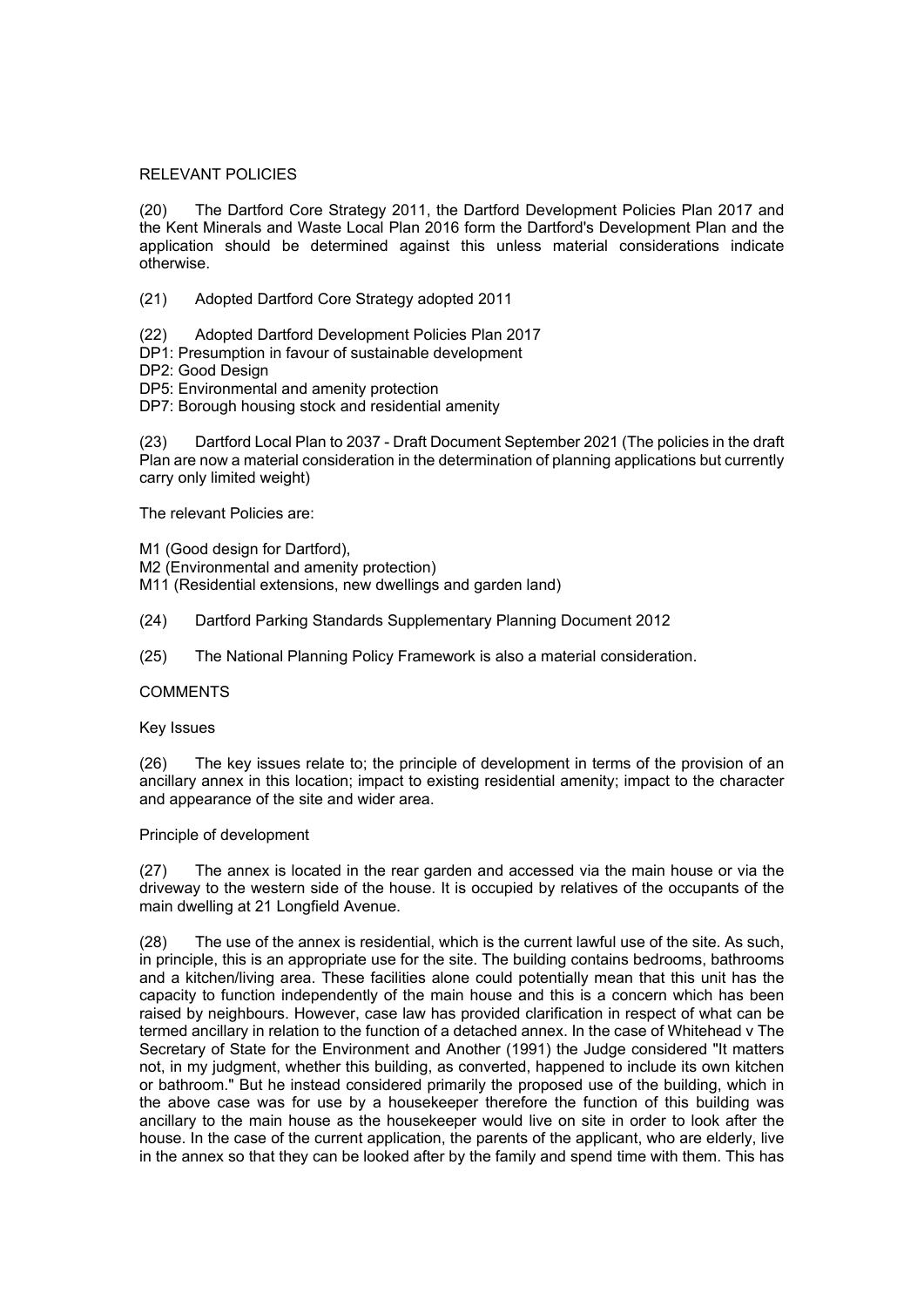been detailed in a supporting statement to the application and it is clear that this function is an ancillary use.

(29) Also of relevance is Uttlesford DC v SoS and White 1992, in which a garage attached to a dwelling had been converted to a 'granny annexe'. An inspector had determined that where a domestic garage within a residential curtilage was used for living accommodation in connection with the dwelling, no material change of use had occurred. The court agreed, ruling that the fact that the elderly occupier of the annexe had living facilities that enabled her to live independently from the rest of the family did not amount to the creation of a separate planning unit that required permission. The significance of this case is that even though accommodation in the garage was capable of independent use, the court judgment suggested that a quality of separateness was occupation by someone who was not connected with the family occupation of the whole planning unit. Again, in this case it has been made clear that the occupiers are related to the applicant and that their day to day existence will relate to the main dwelling. There will be a functional link between the building and the main house by virtue of the specific use and occupancy by family members.

(30) The above case law also indicates that the conversion of a garage building to living accommodation in connection with an existing dwelling does not amount to a material change of use. This further highlights that, if the outbuilding had been erected and first occupied as a use incidental to the main dwelling such as a gym, garage, games room or other such use, then its subsequent conversion to an annex/ primary living facilities would not have been a material change of use requiring planning permission. Owing to the fact that there was no intervening use prior to the annex use, the erection and use of the building requires planning permission as a whole.

(31) As the above case law examples have indicated, the specific occupancy of a detached annex is fundamental in terms of whether the use is considered to be ancillary. In order to be deemed ancillary there should also be an element of subordination, in land use terms, between the annex and the main dwelling with which it is associated. No.21 Longfield Avenue is a large detached house with 5 bedrooms, 4 bathrooms, a lounge, separate dining room and a large kitchen. The front and side driveway can comfortably accommodate around 6 cars and there is a long detached garage to the western side of the plot. The annex building spans almost the full width of the garden but, owing to the significant length of the lawn, it does not intrude into this space in a way that detrimentally reduces the amenity space. Owing to the mixed scale of development in the area the annex is comparable in scale to some of the houses in the vicinity of the site however 21 Longfield Avenue is a large detached house and the consideration of subordination relates to the main dwelling and not to neighbouring sites. I consider that the provision of a residential annex of this scale is acceptable on this site given the scale of the main dwelling and the site itself.

(32) The building will be located towards the rear of the garden and the plans do not indicate any severance of curtilage or separate amenity space for the building. I also consider that the circumstances of this case and the location of the building, that is without an option of separate access to the north, do not lend itself to future separation. I will also include an informative to advise the applicant that the use of the building independently of the main dwelling would amount to a material change of use requiring planning permission.

## Residential amenity

(33) The building is located at the far rear of the application site's rear garden. Given the position of dwellings on Birch Close in relation to the site Nos 12 and 16 Birch Close sit on a similar building line close to the annex building. These are the closest neighbours to the building itself. In terms of its external physical dimensions the building is the same as that which was granted a lawful development certificate in 2019 (18/01599/LDC). A building of this size could be constructed in the same location without the need for planning consent. The building's low height of around 2.4 metres does not result in harm to neighbour amenity in terms of loss of light, overbearing or loss of privacy. The windows in the building face south over the site's rear garden and north towards the rear boundary fence. To the other side of the fence lies No.16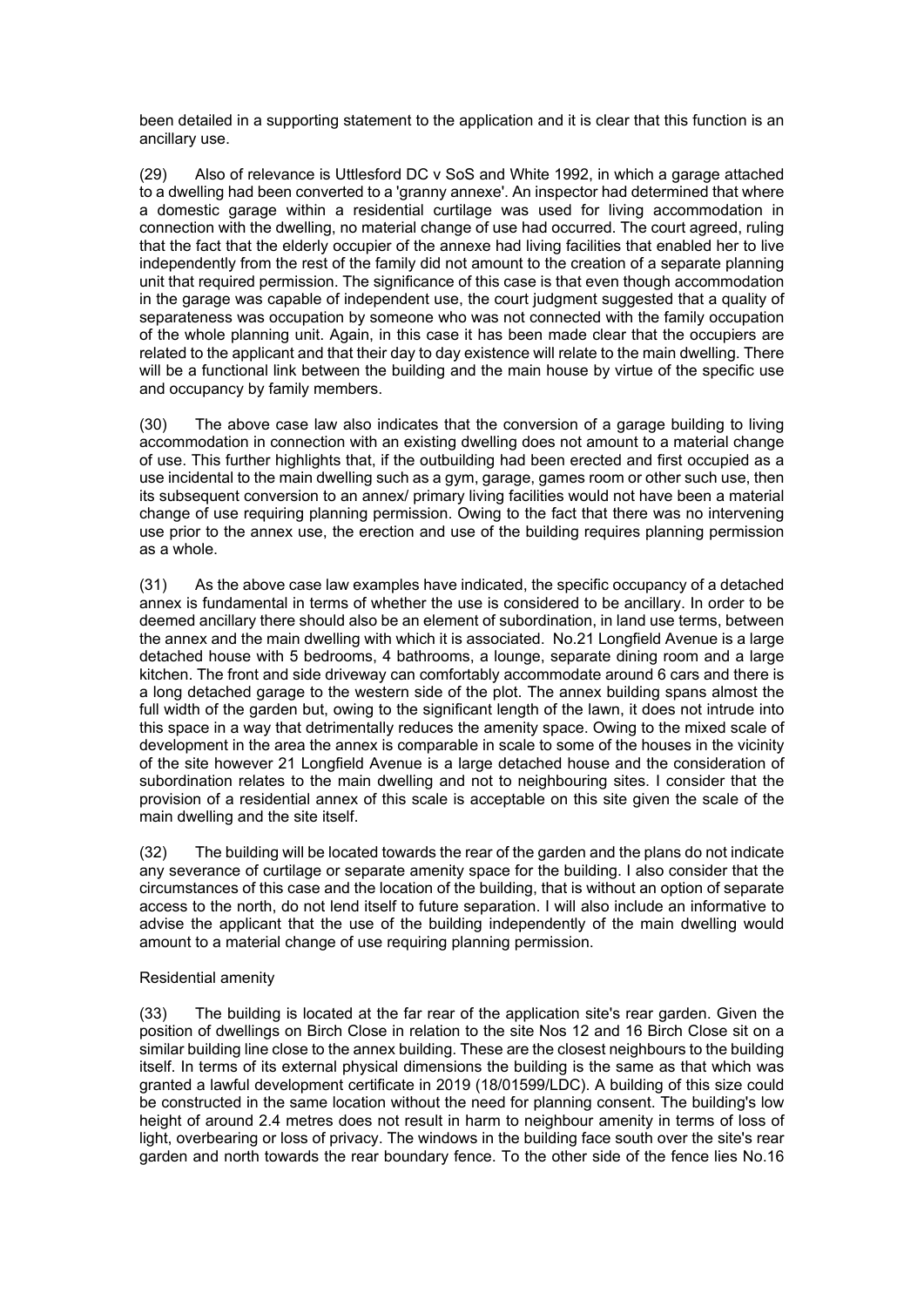Birch Close's detached garage, vegetation and a lawn area. I note that views from the windows are also sufficiently obscured by boundary treatment on the side and rear boundaries.

(34) The use of the building is residential in connection with the existing dwellinghouse and is therefore appropriate in principle. Neighbours have raised concerns in relation to disturbance such as noise and food smells from the building. These are activities that one would expect to find at a residential house by virtue of normal day to day existence. If noise or odours are excessive at a residential property then neighbours can contact the Environmental Health department can investigate this under their own separate legislation. However, I do note that the Environmental Health department have stated, in response to consultation that they have no adverse comments or observations regarding the application as the intended use is considered unlikely to affect neighbouring properties.

(35) The provision of an annex at a residential dwelling will result in some impact to the amenities of neighbouring residents however I do not consider that, in this case, the level of impact would be harmful. The annex contains only typical residential uses and as such I have no grounds to believe that these would have an unacceptable impact on surrounding residential uses given that these uses are already present in the main house. I do accept that the annex is fairly close to the properties on Birch Close however the building is a fairly substantial construction which should contain noise to a suitable degree. As stated above, Environmental Health legislation is the appropriate means for controlling any disturbance created from a residential unit. There is no basis in planning legislation or the Council's policies to assume that a single residential annex would result in unacceptable noise as disturbance, which is the test required by Policy DP5.

## Character and appearance

(36) The site is within an Area of Special Character (ASC) which is an area of greater sensitivity in terms of soft landscaping, trees, breaks between houses and character of the established residential neighbourhood. The building is located to the rear of the garden, has a low height and is well screened by vegetation to the eastern side and rear boundary as such the visual impact to the character of the area is limited by virtue of its lack of visibility.

(37) The design of the building is fairly typical of a garden outbuilding, it does have a fairly large footprint but this is sufficiently contained within the plot which itself is quite expansive. Based on the drawings of the building alone the building does appear quite large, however due to the size of the plot the building sits quite logically at the rear of the garden without appearing to dominate the site. The building is also constructed of reasonably high quality materials.

(38) Neighbours have raised concerns in relation to the impact to nearby trees. There are no protected trees in close proximity to it and at the time of the site visit which took place prior to the erection of the building there were no trees identified on site which were deemed worthy of protection. There is still dense vegetation to the front of the plot and to the rear and side boundaries, as such it is not considered that the provision of the building has adversely affected the sylvan character of the area.

## Other issues

(39) Neighbours and the Parish Council have raised concerns about the proposal being back land development. I do not consider that the provision of an annex building ancillary to a main dwelling constitutes back land development as it is not to be used as a separate dwelling.

### HUMAN RIGHTS IMPLICATIONS

(40) I have considered the application in the light of the Human Rights Act 1998. I am satisfied that my analysis of the issues in this case and my consequent recommendation are compatible with the Act.

## PUBLIC SECTOR EQUALITY DUTY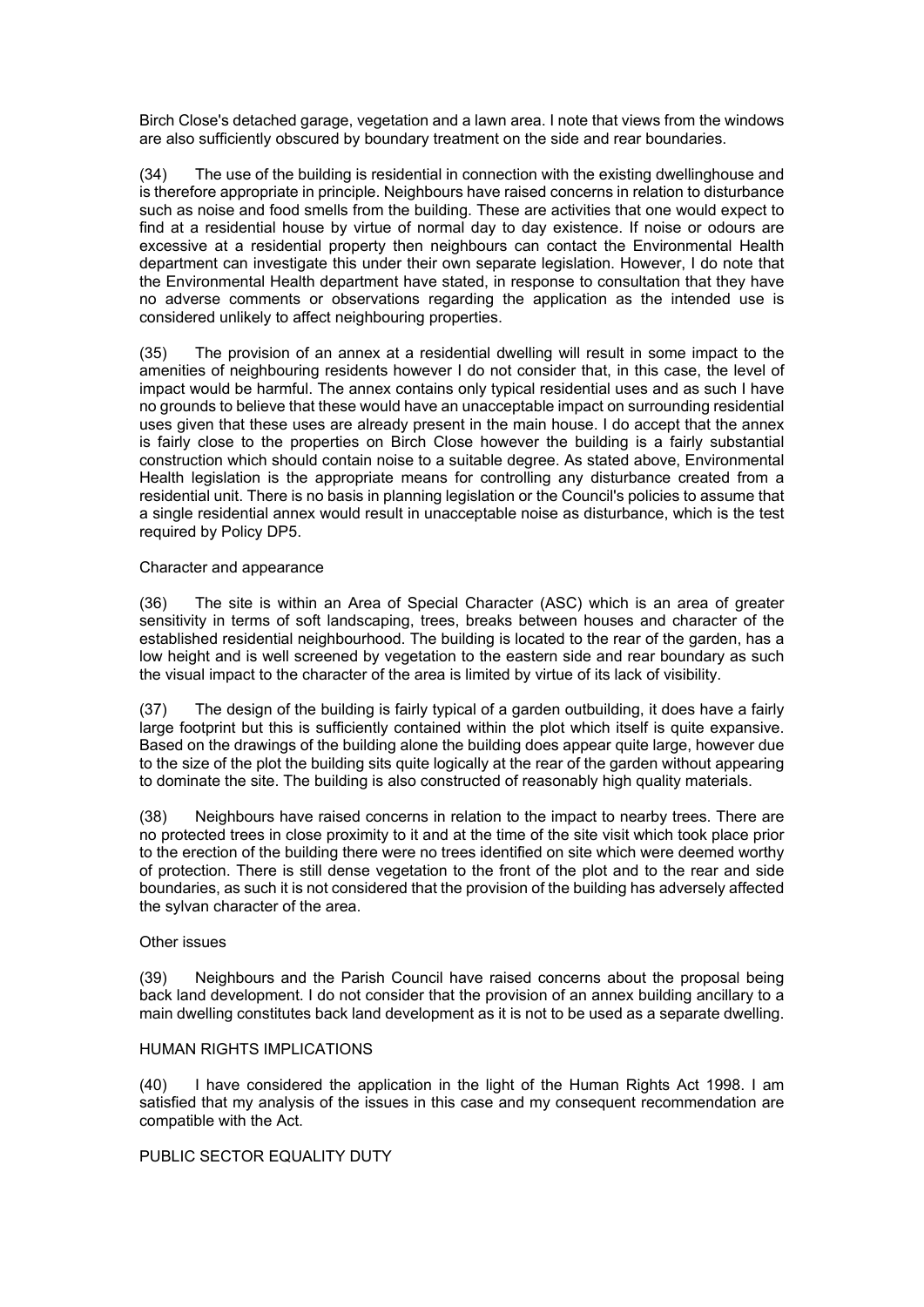(41) Due regard has been had to the Public Sector Equality Duty, as set out in Section 149 of the Equality Act 2010. It is considered that the application proposals would not undermine objectives of the Duty.

### ENVIRONMENTAL IMPACT ASSESSMENT REQUIREMENTS

(42) In relation to the Town and Country Planning (Environmental Impact Assessment Regulations) 2017) the proposal is not Schedule 1 or Schedule 2 development. It is not considered to require a screening opinion.

## FINANCIAL BENEFITS

(43) Under section 75ZA of the Town and Country Planning Act officer reports to the Development Control Board are required to include a list of 'financial benefits' which are likely to be obtained by the authority as a result of the development. A 'financial benefit' must be recorded regardless of whether it is material to the Council's decision. Government advice is that the decision maker should consider whether it is a material consideration in the consideration of a planning application.

(44) In this particular case the following are the 'financial benefits' which I am aware of:

Community Infrastructure Levy: CIL is charged on the net increase in floorspace of the proposed development and in this case a chargeable area of 98 square metres results in a CIL liability of £27,226.78 which subject to indexation will be paid on implementation. As Members are aware the CIL money achieved from developments goes into a pot and must be used to fund infrastructure to support development in the area, this includes new schools and strategic junction improvements where the money will be paid to the authorities responsible for providing these services. [In addition 15 % of the CIL payment will be passed to Longfield and New Barn Parish Council in accordance with CIL Regulations.] I consider that this is a material consideration with regard to this proposal, as if the development were to commence, CIL monies received will assist in the delivery of infrastructure projects that supports local development.

(45) New Homes Bonus: is a grant paid by central government to local councils to reflect and incentivise housing growth in their areas. It is based on the amount of extra Council Tax revenue raised for new homes. Allocations are set by Government each year and so the amount of New Homes Bonus is not fixed for this proposal. I consider this is not a material consideration with regard to the determination of the planning application.

### CONCLUSIONS AND REASONS FOR RECOMMENDATION

(46) I have reviewed this retrospective application in light of the relevant policies of the adopted local plan, neighbour representations, case law and other material considerations. Following careful review of these factors I have concluded that this is an acceptable form of development in principle which does not give rise to unacceptable material impacts.

### **RECOMMENDATION:**

Approval subject to conditions:

01 The development shall be carried out in accordance with the following plans and documents: DA37LE-2020-BP rev 1.1 DA37LE-2020-EP rev 1.3

DA37LE-2020-SP rev 1.1

### 01 For the avoidance of doubt and to ensure a satisfactory form of development.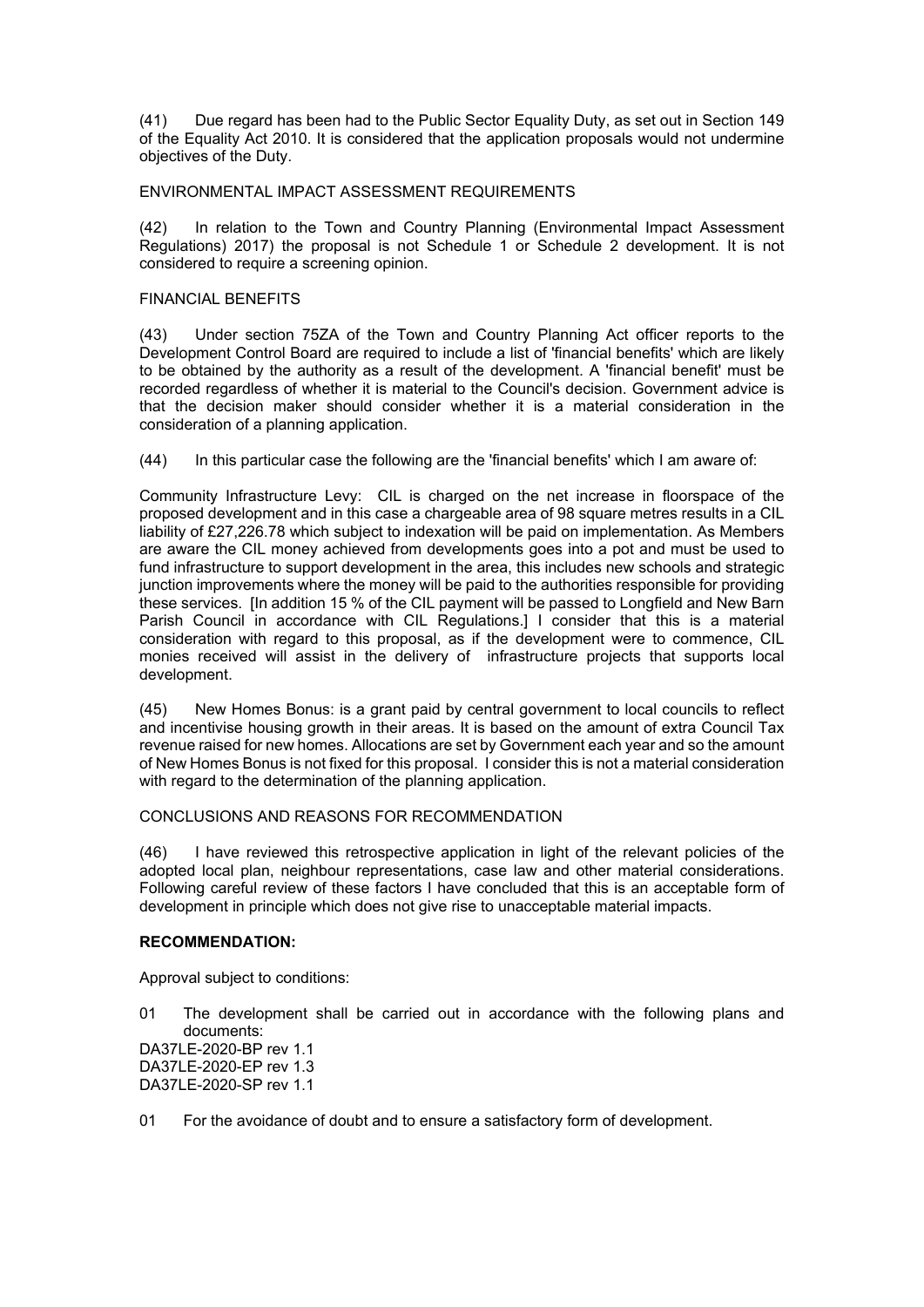- 02 Notwithstanding the provisions of Schedule 2, Part 2, Class A of the Town and Country Planning (General Permitted Development) Order 2015 (as amended), no fences, walls or other means of enclosure shall be erected within the rear garden of the application site.
- 02 In order to prevent the formation of an independent unit which would give rise to an over intensive use of the site and in order to prevent harm to neighbour amenity in accordance with policy DP5 and DP7 of the adopted Dartford Local Plan.

# **INFORMATIVES**

01 The applicant is advised that the application is approved on the understanding that the occupation and use of the annex building hereby permitted is to be ancillary to the occupation and use of the main dwelling as a family dwelling unit. If the unit is used independently of the main dwelling then this would constitute a material change of use requiring planning permission. Planning permission is not likely to be forthcoming for the use of the building as a separate unit as this would be an over intensive use of the site.